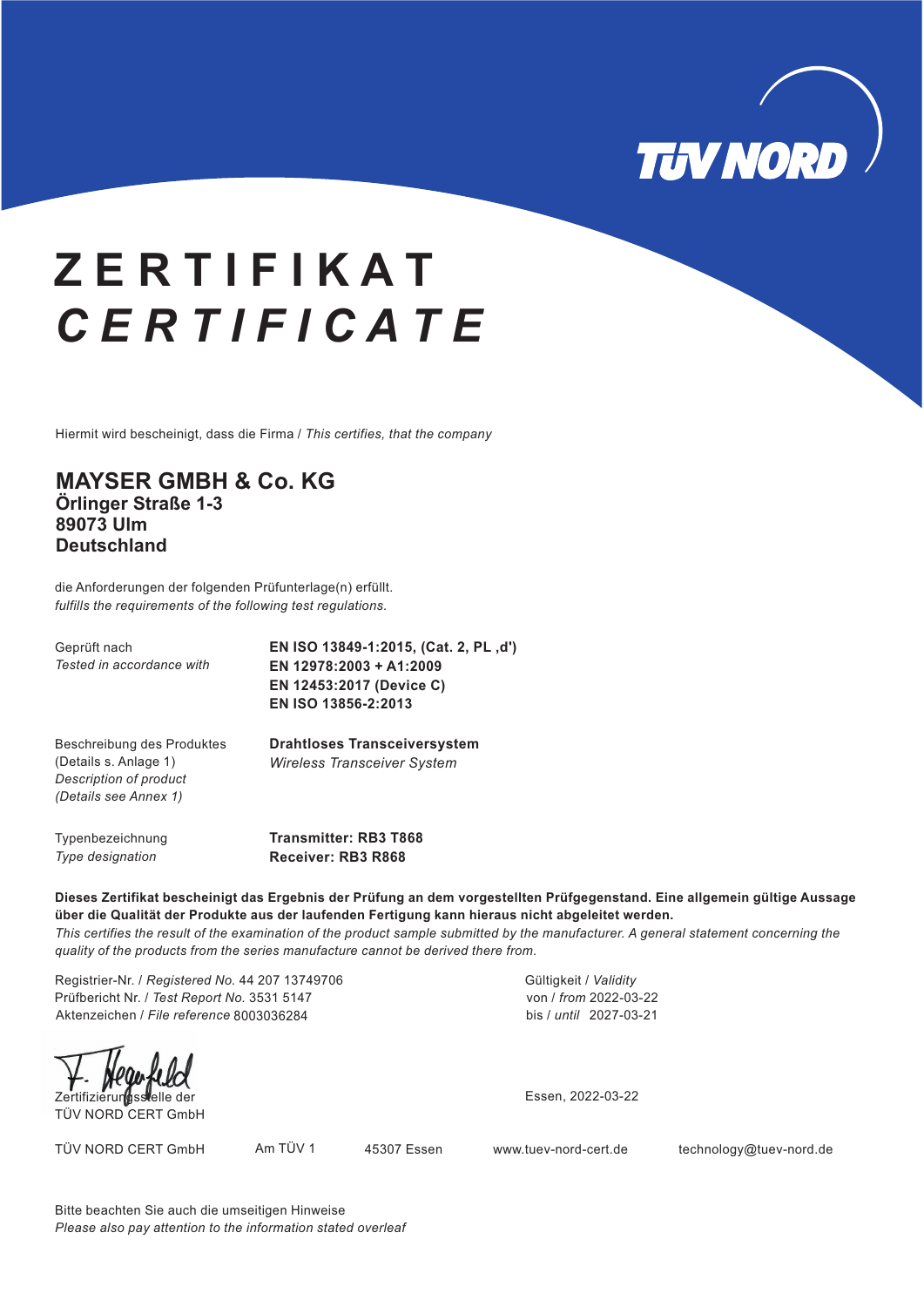#### **Hinweise zum TÜV NORD- Zertifikat Hints to the TÜV NORD - Certificate**

Dieses TÜV NORD - Zertifikat gilt nur für die umseitig This TÜV NORD - certificate only applies to the firm bezeichnete Firma und das angegebene Produkt. Es stated overleaf and the specified product. It may only be kann nur von der Zertifizierungsstelle auf Dritte transferred to third parties by the certification body. übertragen werden.

Notwendige Bedienungs- und Montageanweisungen Each product must be accompanied by the instructions müssen jedem Produkt beigefügt werden.

Jedes Produkt muss deutlich einen Hinweis auf den Each product must bear a distinct indication of the Hersteller oder Importeur und eine Typenbezeichnung manufacturer or importer and a type designation so that tragen, damit die Identität des geprüften Baumusters mit the identity of the tested sample maybe determined with den serienmäßig in den Verkehr gebrachten Produkten the product launched on the market as a standard. festgestellt werden kann.

Der Inhaber des TÜV NORD - Zertifikates ist verpflichtet, The bearer of the TÜV NORD - Certificate undertakes to die Fertigung der Produkte laufend auf Übereinstimmung mit den Prüfbestimmungen zu überwachen und compliance with the test specifications and in particular insbesondere die in den Prüfbestimmungen festgelegten properly carry out the checks which are stated in the oder von der Zertifizierungsstelle Kontrollprüfungen ordnungsgemäß durchzuführen.

Bei Änderungen am geprüften Produkt ist die In case of modifications of the tested product the Zertifizierungsstelle umgehend zu verständigen.

Bei Änderungen und bei befristeten Zertifikaten ist das In case of modifications and expiration of validity the Zertifikat nach Ablauf der Gültigkeit urschriftlich an die original certificate must be returned to the certification Zertifizierungsstelle zurückzugeben. Zertifizierungsstelle entscheidet, ob das Zertifikat ergänzt certificate can be supplemented or whether a new werden kann oder ob eine erneute Zertifizierung certification is required. erforderlich ist.

Für das TÜV NORD - Zertifikat gelten außer den In addition to the conditions stated above, all other vorgenannten Bedingungen auch alle Bestimmungen des allgemeinen Vertrages. Es hat the TÜV NORD - Certificate. It will be valid as long as the solange Gültigkeit, wie die Regeln der Technik gelten, die rules of technology on which the test was based are valid, der Prüfung zu Grunde gelegt worden sind, sofern es unless revoked previously pursuant to the provisions of nicht auf Grund der Bedingungen des allgemeinen the General Agreement. Vertrages früher zurückgezogen wird.

Dieses TÜV NORD - Zertifikat verliert seine Gültigkeit This TÜV NORD - Certificate will become invalid and und muss unverzüglich der Zertifizierungsstelle shall be returned to the certification body immediately in zurückgegeben werden, falls es ungültig wird oder für the event that it shall expire without delay when it has ungültig erklärt wird.

which are necessary for its operation and installation.

regularly supervise the manufacturing of products for geforderten specifications or required by the test laboratory.

certification body must be informed immediately.

Die body immediately. The certification body decides if the

übrigen provisions of the General Agreement are applicable to

expired or revoked.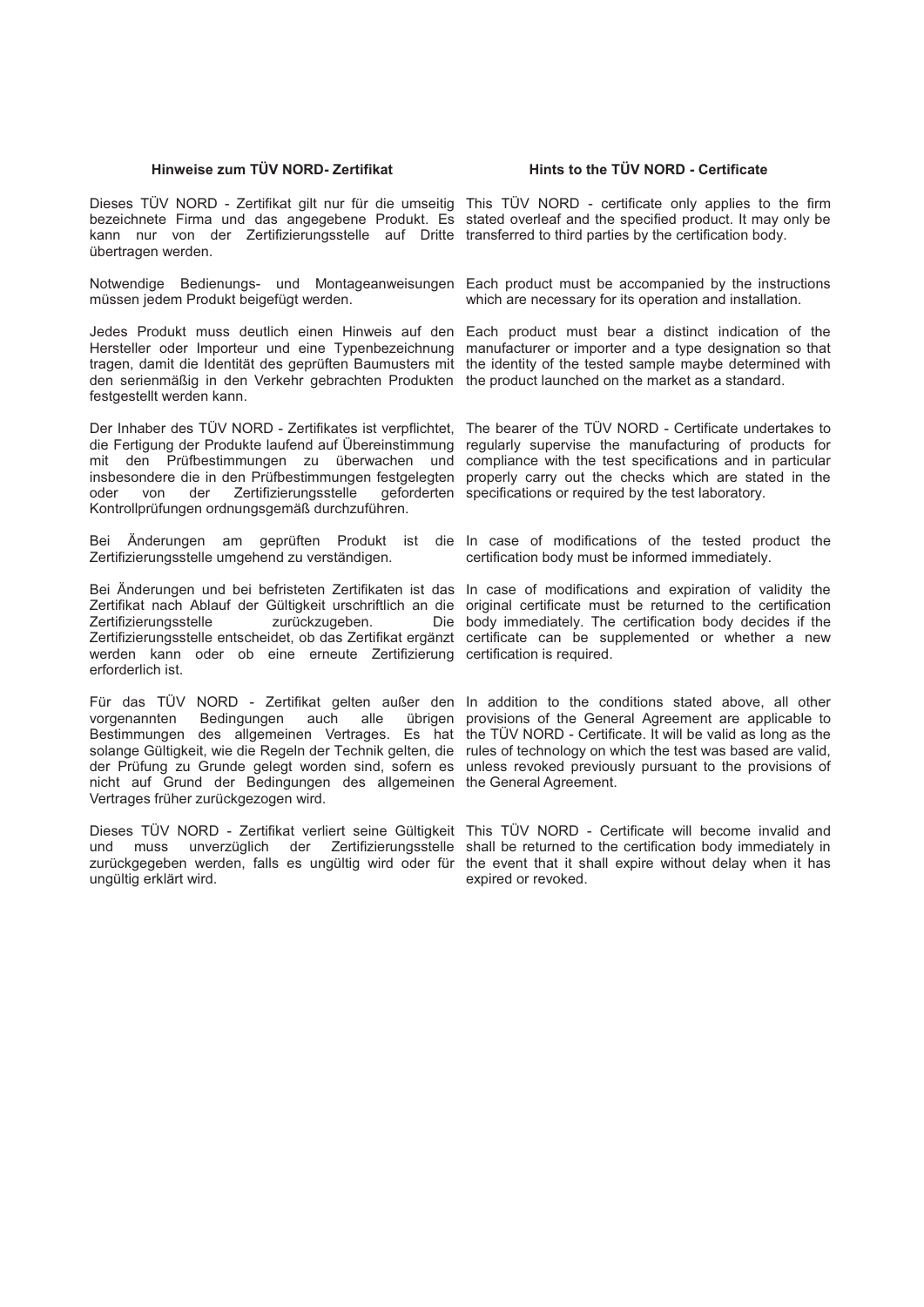

# **A N L A G E** ANNEX **Anlage 1, Seite 1 von 1** *A N N E X*

*Annex 1, page 1 of 1*

#### **zum Zertifikat Registrier-Nr. /** *to Certificate Registration No.* **44 207 13749706**

| Produktbeschreibung:<br>Product description: | <b>Drahtloses Transceiversystem</b><br><b>Wireless Transceiver System</b>                                                                                                                                                                                                                                                                                   |  |  |  |  |  |
|----------------------------------------------|-------------------------------------------------------------------------------------------------------------------------------------------------------------------------------------------------------------------------------------------------------------------------------------------------------------------------------------------------------------|--|--|--|--|--|
|                                              |                                                                                                                                                                                                                                                                                                                                                             |  |  |  |  |  |
| Typbezeichnung:                              | <b>Transmitter: RB3 T868</b>                                                                                                                                                                                                                                                                                                                                |  |  |  |  |  |
| Type designation:                            | Receiver: RB3 R868                                                                                                                                                                                                                                                                                                                                          |  |  |  |  |  |
| <b>Reaktionszeit:</b>                        |                                                                                                                                                                                                                                                                                                                                                             |  |  |  |  |  |
| Reaction time:                               | 35 ms (max. 265 ms mit HF-Störungen)<br>$(max. 265 \text{ ms with RF Interference})$                                                                                                                                                                                                                                                                        |  |  |  |  |  |
| Bemerkungen:<br>Remarks:                     | Für eine vollständige Beurteilung der funktionalen Sicherheit des Gesamtsystems müssen alle<br>Anforderungen der EN ISO 13849-1 auf alle Teilsysteme - und somit der gesamten Sicherheits-<br>funktion - angewendet werden.                                                                                                                                 |  |  |  |  |  |
|                                              | For a comprehensive consideration of the functional safety of the entire system, all the requirements of                                                                                                                                                                                                                                                    |  |  |  |  |  |
|                                              | EN ISO 13849-1 must be applied to all subsystems - and thus to the entire safety function.                                                                                                                                                                                                                                                                  |  |  |  |  |  |
|                                              | Für Türen oder Tore, deren Zykluszeit weniger als 7 Sekunden beträgt, müssen die Konfigurations-<br>switches entsprechend gesetzt werden.                                                                                                                                                                                                                   |  |  |  |  |  |
|                                              | For doors or gates with a cycle time of less than 7 seconds, the configuration switches must be set<br>accordingly.                                                                                                                                                                                                                                         |  |  |  |  |  |
|                                              | Um die beurteilte Reaktionszeit auch bei Vorhandensein von HF-Interferenzen zu erreichen, muss<br>der Interferenzerkenner in Empfänger über Konfigurationsschalter aktiviert werden<br>For achieving the assessed reaction time also if RF interferences are present the receiver interference<br>detector has to be activated using a configuration switch |  |  |  |  |  |
|                                              | Weitere Technische Daten sind dem zugehörigen Benutzerhandbuch zu entnehmen.<br>Further technical data can be found in the corresponding User Manual.                                                                                                                                                                                                       |  |  |  |  |  |

TÜV NORD CERT GmbH

Essen, 2022-03-22

TÜV NORD CERT GmbH Am TÜV 1 45307 Essen www.tuev-nord-cert.de technology@tuev-nord.de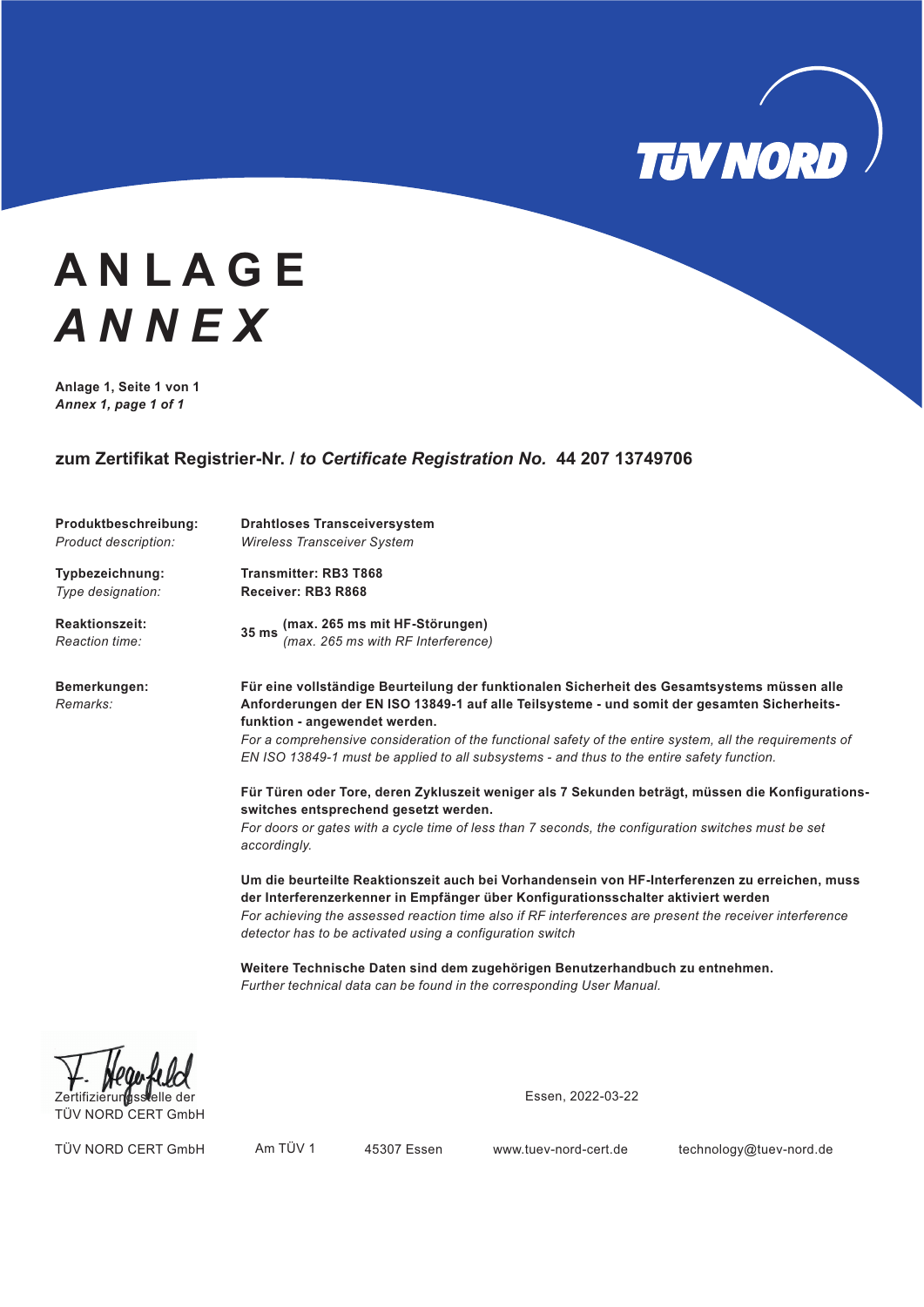

# **A N L A G E** ANNEX **Anlage 2, Seite 1 von 2** *A N N E X*

*Annex 2, page 1 of 2*

### **zum Zertifikat Registrier-Nr. /** *to Certificate Registration No.* **44 207 13749706**

| Produktbeschreibung:<br><b>Product description:</b> | <b>Drahtloser Sender</b><br>Wireless transmitter          |                                                                          |  |                                                                                        |
|-----------------------------------------------------|-----------------------------------------------------------|--------------------------------------------------------------------------|--|----------------------------------------------------------------------------------------|
| Typbezeichnung:<br>Type designation:                | <b>RB3 T868</b>                                           |                                                                          |  |                                                                                        |
| Typbezeichnung:<br>Type designation:                | Nennspannung:<br>Nominal voltage:                         | (Lithium-Batterien)<br>$2 \times 3,6 \text{ VDC}$<br>(Lithium batteries) |  |                                                                                        |
|                                                     | Nennstrom:<br>Nominal current:                            | $12 \text{ mA}$                                                          |  |                                                                                        |
|                                                     | Frequenz:<br>Frequency:                                   | 868 Hz                                                                   |  | automatisch einstellendes Mehrfrequenzsystem<br>auto-adjustable multi-frequency system |
|                                                     | <b>Reichweite:</b><br>Working range:                      | 50 m                                                                     |  | (im freien Feld)<br>(in open field)                                                    |
|                                                     | Schutzart:<br>Protecting class:                           | IP 65                                                                    |  |                                                                                        |
|                                                     | Umgebungstemperatur: -20°C  +55°C<br>Ambient temperature: |                                                                          |  |                                                                                        |

**Bemerkungen:** *Remarks:*

**Details zur beurteilten Hardware- und Software-Version können dem technischen Bericht entnommen werden.** *Details on the assessed hardware and software version can be found in the technical report.*

TÜV NORD CERT GmbH

Essen, 2022-03-22

TÜV NORD CERT GmbH Am TÜV 1 45307 Essen www.tuev-nord-cert.de technology@tuev-nord.de